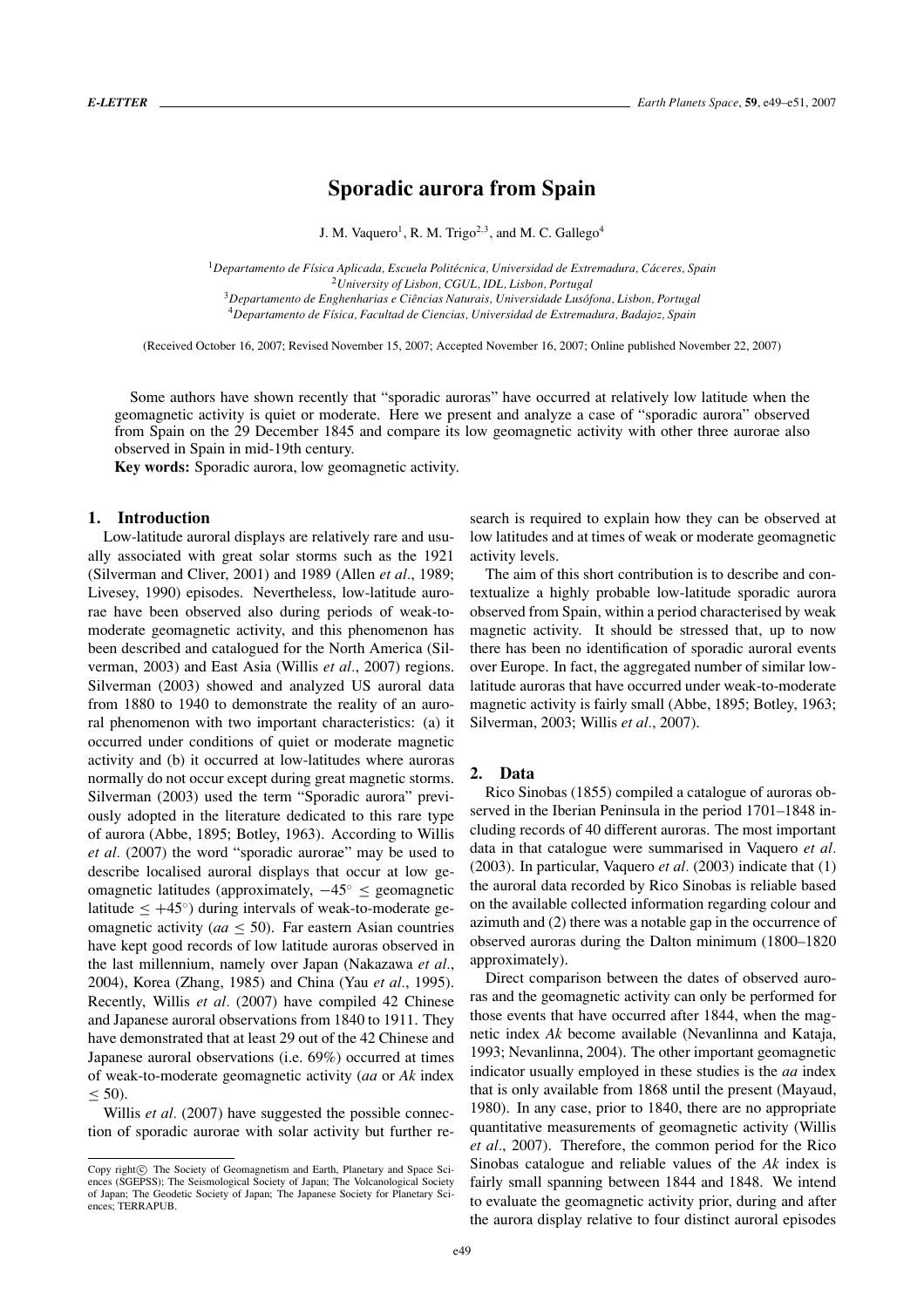| Date        | Location                  | Description                       | Known magnetic storms?              |
|-------------|---------------------------|-----------------------------------|-------------------------------------|
| 29 Dec 1845 | Valencia (39.5N 0.4W)     | Reddish brightness in the horizon | NO                                  |
| 24 Oct 1847 | San Fernando (36.5N 6.2W) | Aurora with maxima intensity      | YES. Nevanlinna (2006) reports mag. |
|             |                           | at NNW direction                  | storms in Helsinki on the 23 and 24 |
| 18 Oct 1848 | Valladolid (41.7N 4.7W)   | Reddish brightness (later white)  | NO                                  |
|             |                           | at NNW direction                  |                                     |
| 17 Nov 1848 | Coruña (43.4N 8.4W)       | Auroral bow from NNW to NNE.      | YES. Nevanlinna (2006) reports mag. |
|             | Cartagena (37.6N 1.0W)    | Colours white, green and red      | storms in Helsinki on the 17 and 18 |
|             | Valladolid (41.7N 4.7W)   |                                   |                                     |

Table 1. Auroral observations from Spain during 1844–1848.



Fig. 1. Geomagnetic activity evolution (daily *Ak* index) for a 7-day interval centred on the day of the auroral observations recorded in the Rico Sinobas catalogue during the years 1844–1848.

described in Rico Sinobas catalogue for that common period (Table 1). We have also included information on the simultaneous detection of great magnetic storms in northern Europe (Nevanlinna, 2006). According to this list of storms, the auroras observed on the 24 Oct 1847 and 17 Nov 1848 correspond to major magnetic storms in northern Europe, with the *Ak* index values higher than 100. On the contrary the events observed on 29 Dec 1845 and 18 Oct 1848 were not associated with a major storm.

### **3. Results**

Figure 1 presents the geomagnetic activity evolution as measured by the daily *Ak* index for a period of seven days centred on the day when the aurora was observed in Spain during the considered period 1844–1848 (4 cases).

Concerning the three auroras that have occurred in 1847 and 1848, the geomagnetic activity has reached high levels (*Ak* > 50) with the October 1847 and November 1848 episodes reaching considerably higher values (*Ak* > 120). The aurora observed in October 1848 reveals a moderate-tohigh *Ak* index value (above 50 but below 80). This corroborates the fact that it was also not detected by Nevanlinna (2006) as a major storm in Helsinki (where the minimum threshold imposed by the author was  $aa = 100$ ).

However, the aurora that was observed on the 29 Dec 1845 occurred with very low values of the geomagnetic activity, i.e. the *Ak* index remained below 25 throughout the entire episode. Despite the fact that the geomagnetic activity was very low during the event of 1845, one day after the event we can observe a somewhat higher value index *Ak* (4, 5, 5, 1, 22, 9, 4). We should point out that Shiokawa *et al.* (2005) showed that some low-latitude auroras observed in Japan during the period 1999–2004 have occurred during the initial phase of magnetic storms. We believe that the low-latitude and low magnetic-activity event described here may correspond also to an early weak magnetic storm stage.

#### **4. Conclusion**

We are highly confident that the aurora observed from Spain on 29 Dec 1845 can be classified as a "sporadic aurora" because it was observed at relative low-latitude (Table 1) and during a weak period of geomagnetic activity (Fig. 1). To the best of our knowledge no work has been published describing sporadic auroral episode in Europe. In fact, apart from one observation (Eddie, 1894) from South Africa, all published episodes of sporadic aurorae have took place in the United States (Silverman, 2003) and East Asia (Willis *et al.*, 2007).